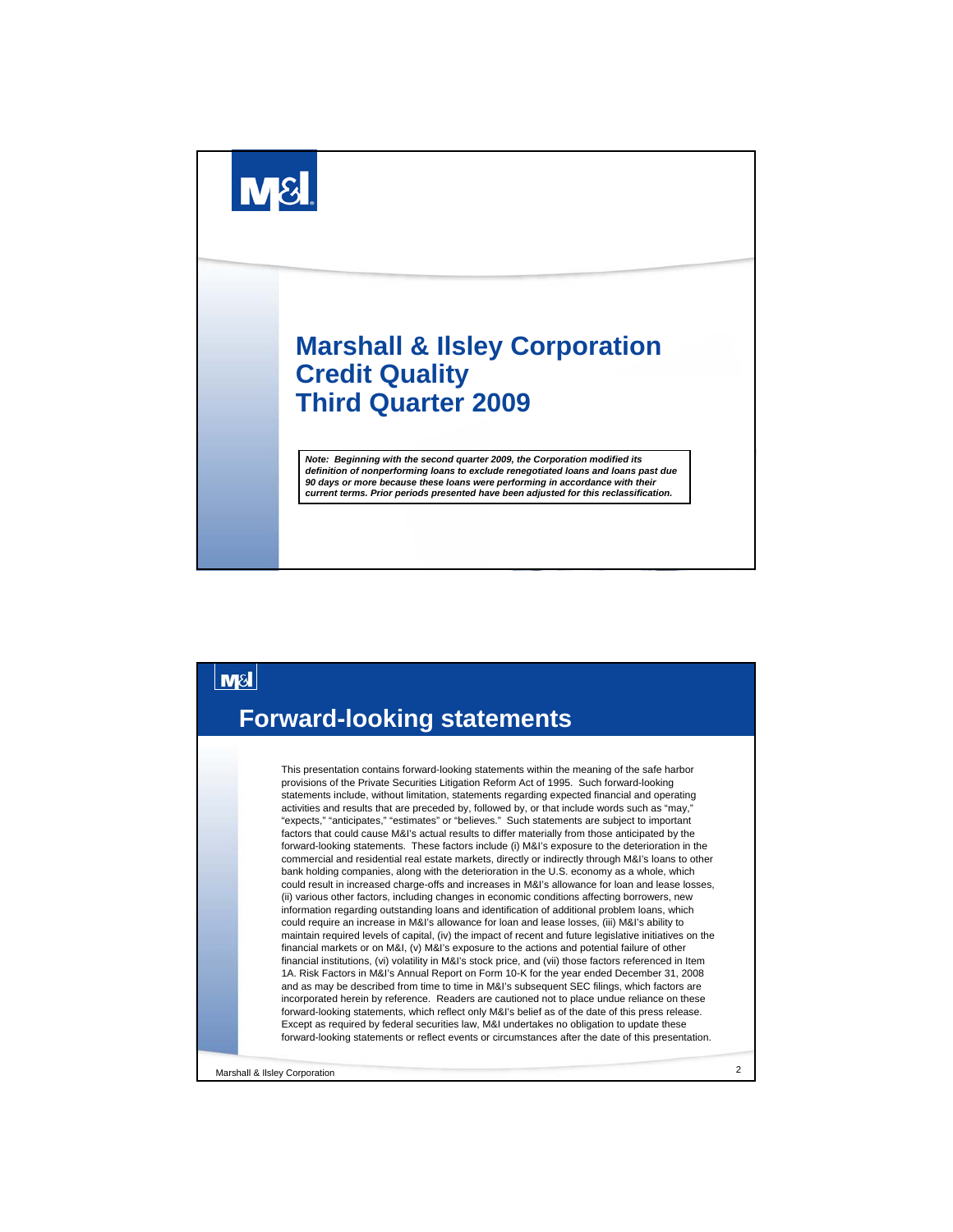

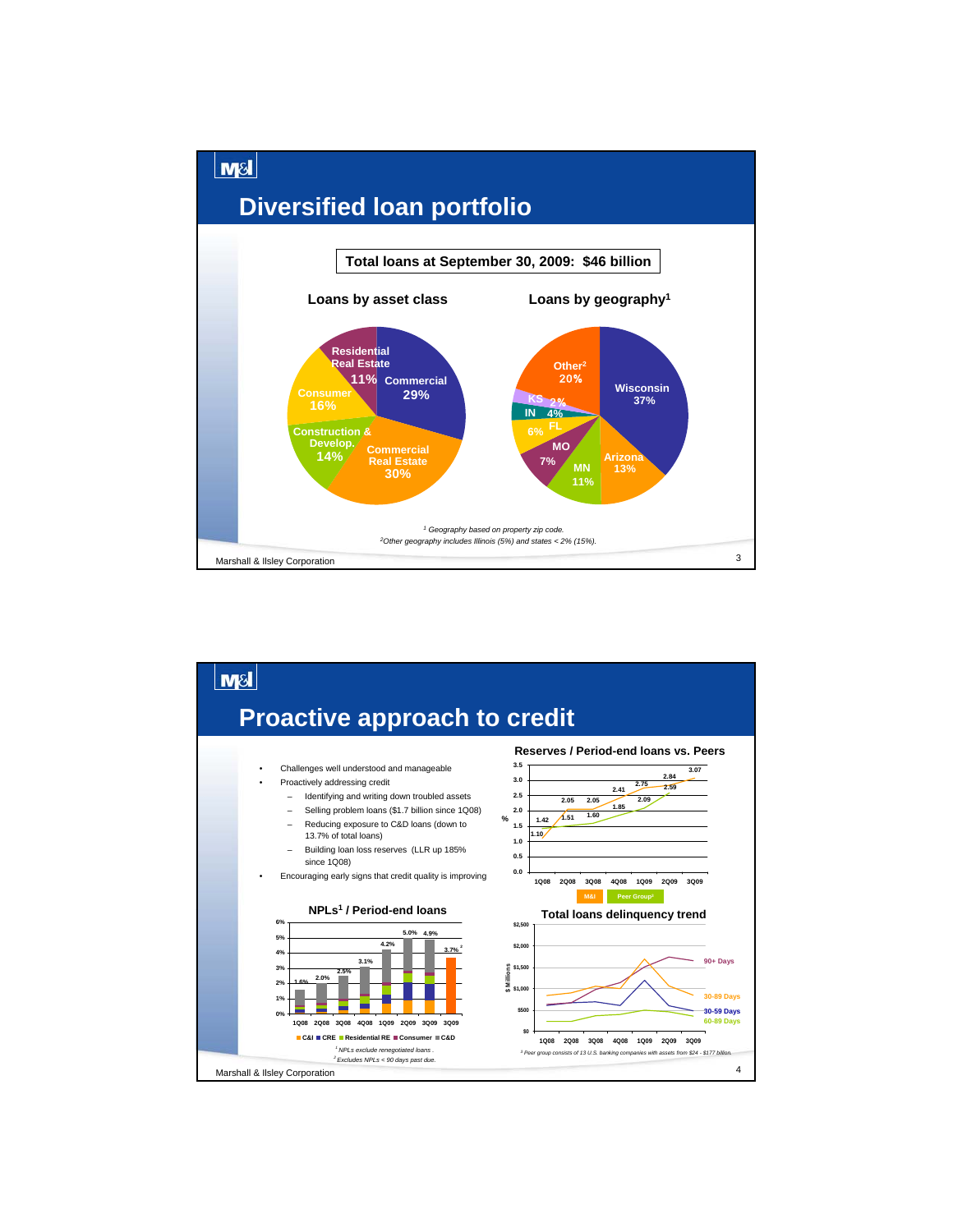

| <b>Strong reserve coverage</b>                                                                                                                                                                                                                                                                                                                                                                                                                                                      |                                                                                                                                                                                                                                                                                                                                                                                                                                            |
|-------------------------------------------------------------------------------------------------------------------------------------------------------------------------------------------------------------------------------------------------------------------------------------------------------------------------------------------------------------------------------------------------------------------------------------------------------------------------------------|--------------------------------------------------------------------------------------------------------------------------------------------------------------------------------------------------------------------------------------------------------------------------------------------------------------------------------------------------------------------------------------------------------------------------------------------|
| Total nonperforming loans <sup>1</sup><br>- Unpaid principal balance<br>- Lifetime charge-offs<br>Ledger balance<br>Total reserve for loan & lease losses<br>Loan loss reserve coverage ratio                                                                                                                                                                                                                                                                                       | As of September 30, 2009<br>(\$ millions)<br>\$3.010<br>760<br>\$2.250<br>\$1.414<br>$67%^{2}$                                                                                                                                                                                                                                                                                                                                             |
| Nonperforming loans subject to specific<br>impairment analysis (FAS 114)<br>Total nonperforming loans<br>Unpaid principal balance<br>\$2,100<br>- Lifetime charge-offs<br>550<br>Ledger balance $\ldots \ldots \ldots$ \$1,550<br>Reserves based on specific<br>impairment analysis \$245<br>Lifetime charge-offs result in 26% haircut<br>Note: Nonperforming loans > \$1 million are analyzed<br>for impairment on a quarterly basis and written down<br>to net realizable value. | Nonperforming loans NOT subject to specific<br>impairment analysis<br>Total nonperforming loans<br>Unpaid principal balance<br>\$910<br>Lifetime charge-offs<br>210<br>Ledger balance \$700<br>Reserves net of specific allocation \$1,169<br>Loan loss reserve coverage<br>ratio of loans not subject to<br>specific impairment analysis<br>167 <sup>°</sup><br><sup>1</sup> Includes \$128 million of nonperforming loans held for sale. |
| Marshall & Ilsley Corporation                                                                                                                                                                                                                                                                                                                                                                                                                                                       | <sup>2</sup> Loan loss coverage ratio excludes nonperforming loans held for sale.<br>6                                                                                                                                                                                                                                                                                                                                                     |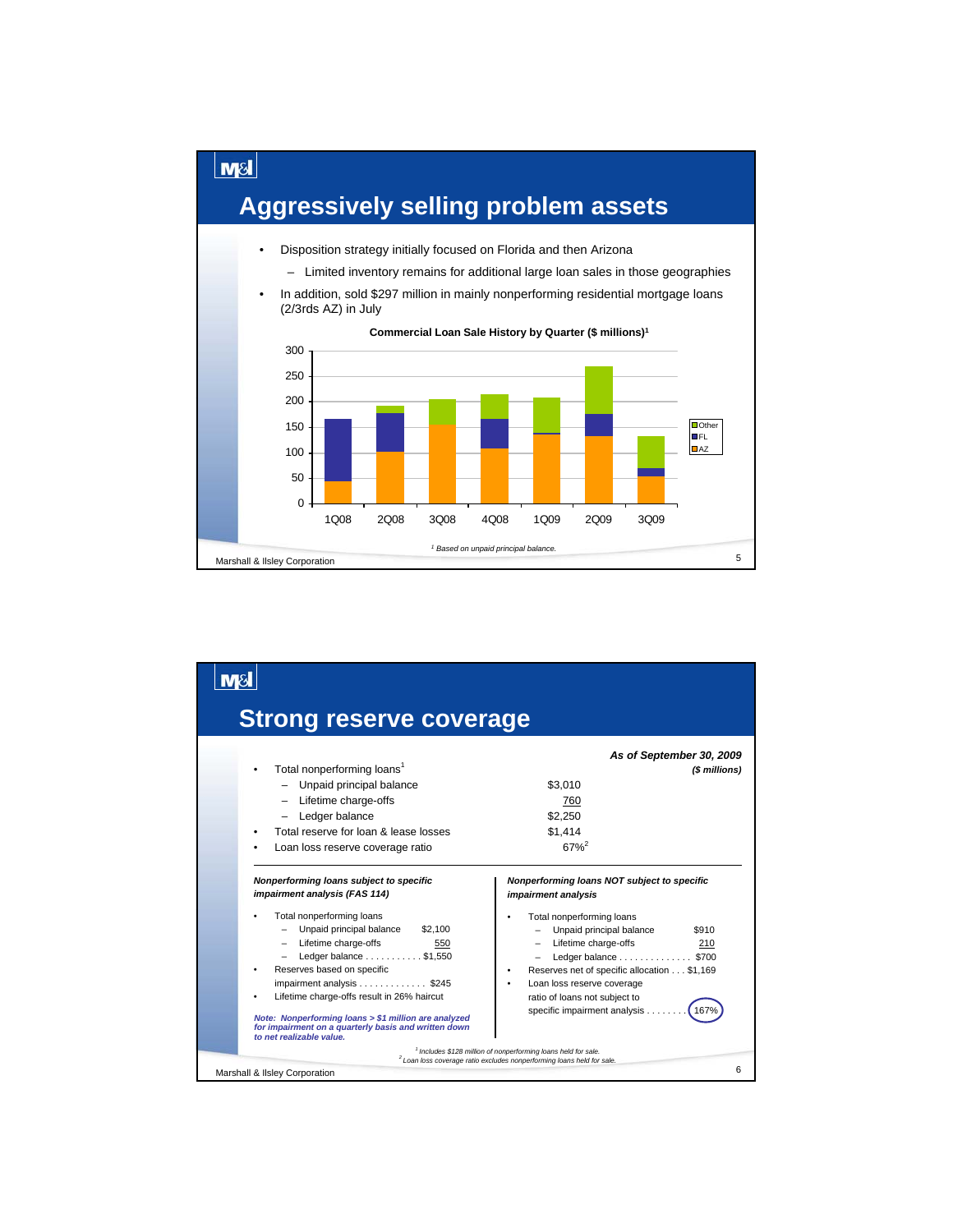## **Stabilizing inflows of nonperforming loans**

 $M<sub>S</sub>$ 

| \$mi)                                                                                |       | 2008    |         |         |         | 2009    |         |                 |
|--------------------------------------------------------------------------------------|-------|---------|---------|---------|---------|---------|---------|-----------------|
|                                                                                      | 1Q    | 2Q      | 3Q      | 4Q      | 1Q      | 2Q      | 3Q      |                 |
| Beginning                                                                            | \$687 | \$774   | \$1,007 | \$1,260 | \$1,527 | \$2,075 | \$2,416 |                 |
| Increases                                                                            | 455   | 749     | 636     | 1,101   | 1,120   | 1,306   | 843     | <b>Down 35%</b> |
| Decreases:                                                                           |       |         |         |         |         |         |         |                 |
| Charge-offs                                                                          | 110   | 229     | 110     | 431     | 197     | 473     | 383     |                 |
| ORE / Sold                                                                           | 158   | 132     | 168     | 181     | 193     | 210     | 323     |                 |
| Other <sup>1</sup>                                                                   | 100   | 155     | 105     | 222     | 182     | 282     | 303     |                 |
| Total                                                                                | 368   | 516     | 383     | 834     | 572     | 965     | 1,009   |                 |
| Ending                                                                               | \$774 | \$1,007 | \$1,260 | \$1,527 | \$2,075 | \$2,416 | \$2,250 | Down 7%         |
| 1<br>Other includes accruing loans, renegotiated loans, loan paydowns & other items. |       |         |         |         |         |         |         |                 |
|                                                                                      |       |         |         |         |         |         |         |                 |
|                                                                                      |       |         |         |         |         |         |         |                 |
|                                                                                      |       |         |         |         |         |         |         |                 |
| Marshall & Ilsley Corporation                                                        |       |         |         |         |         |         |         | $\overline{7}$  |

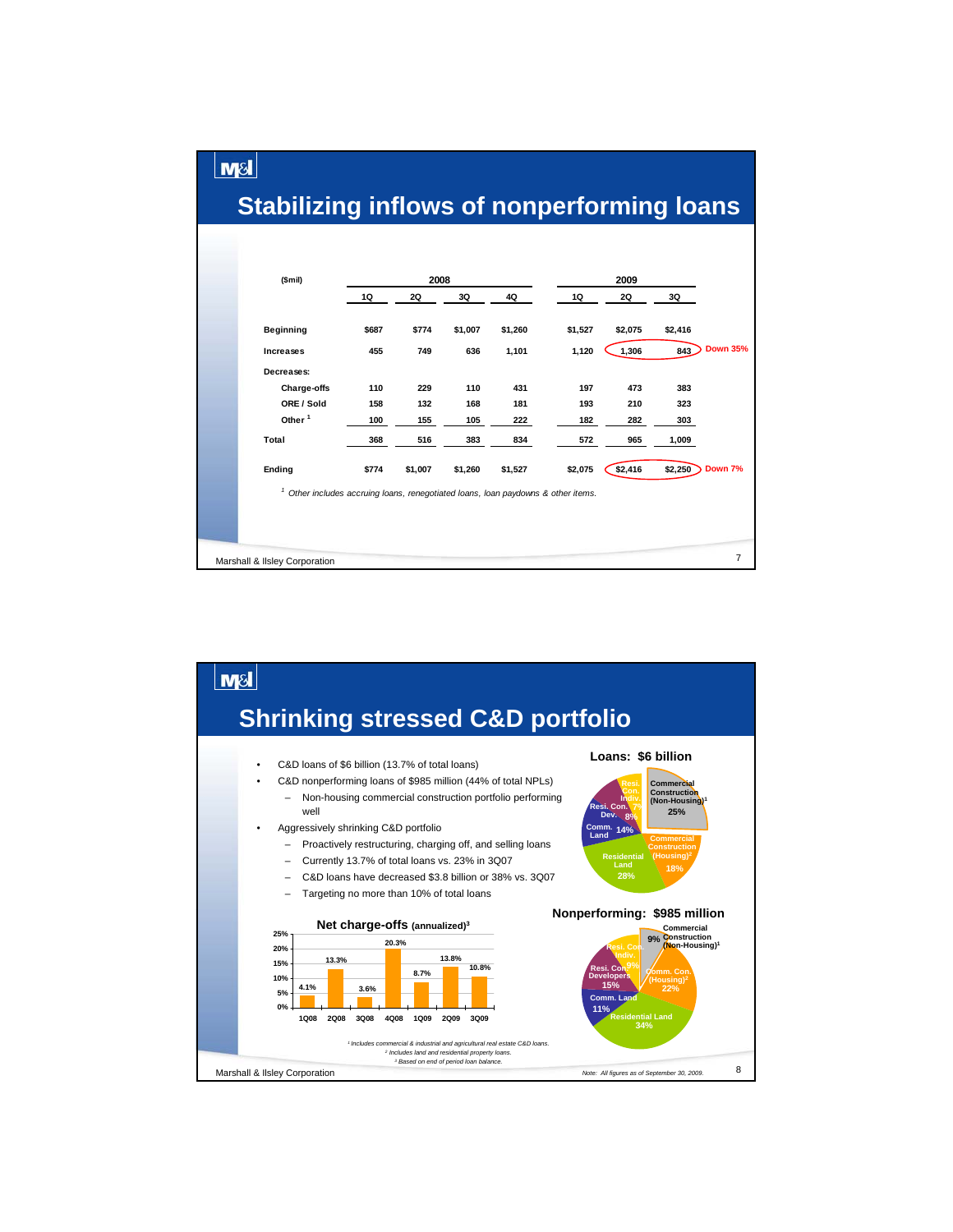

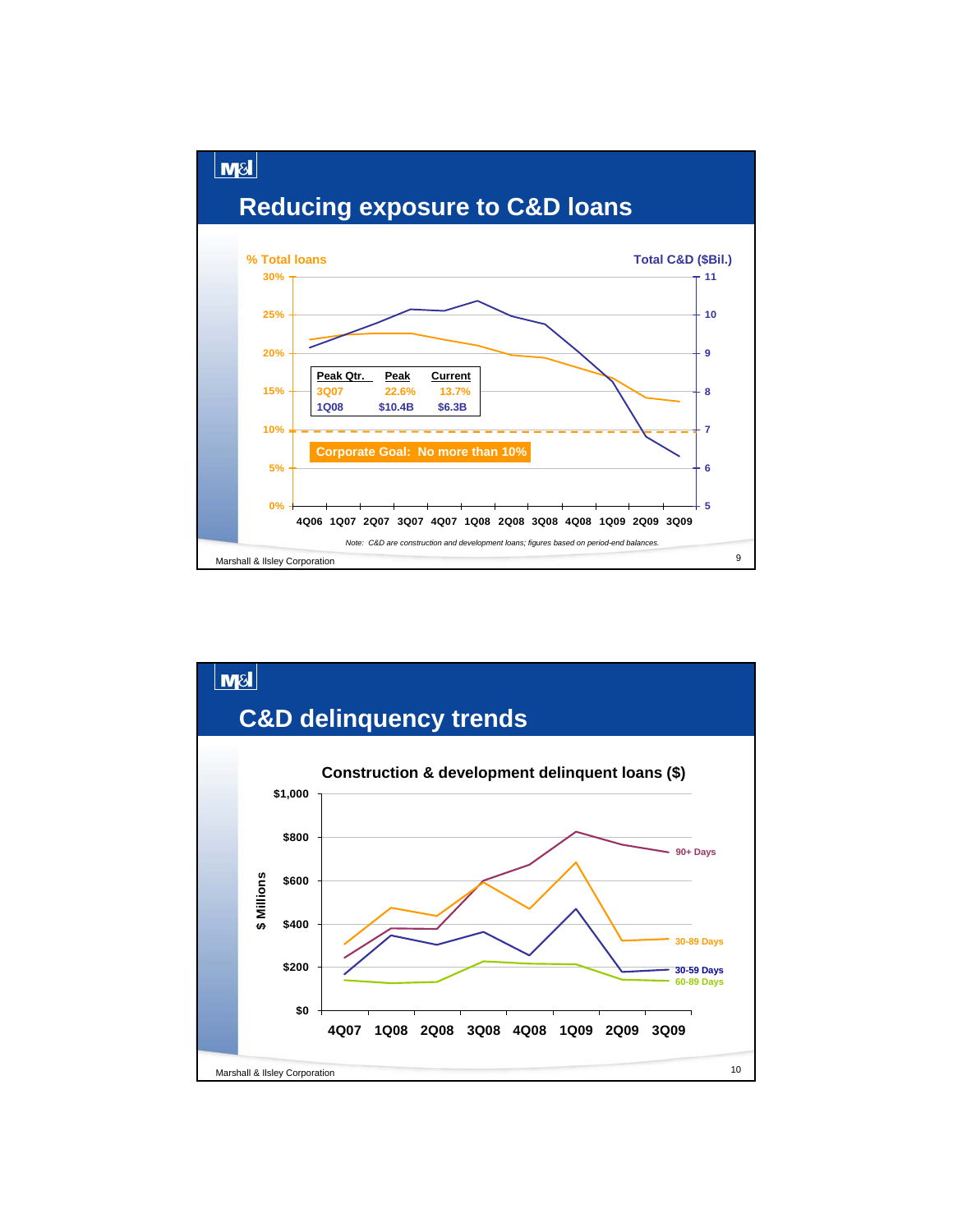

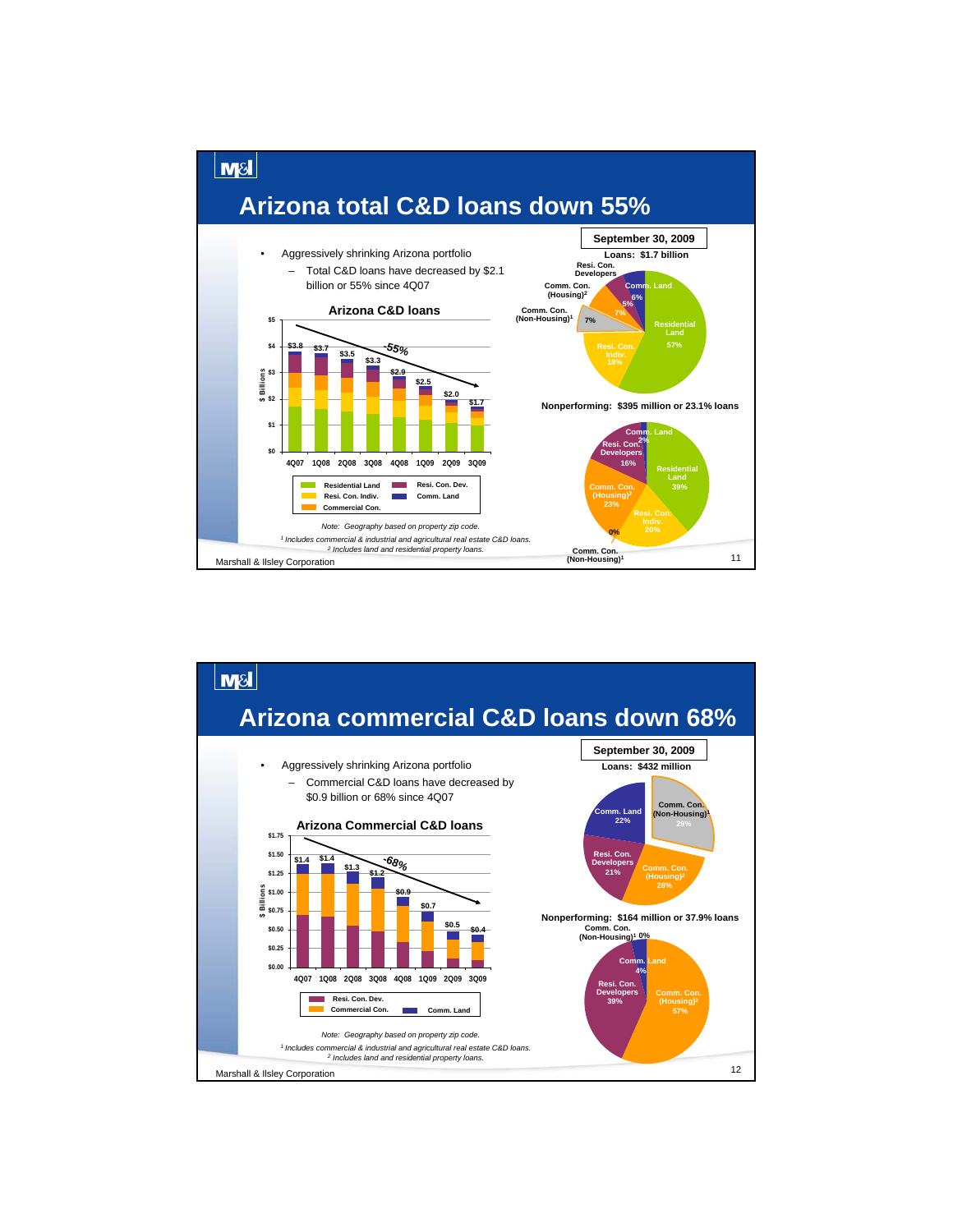

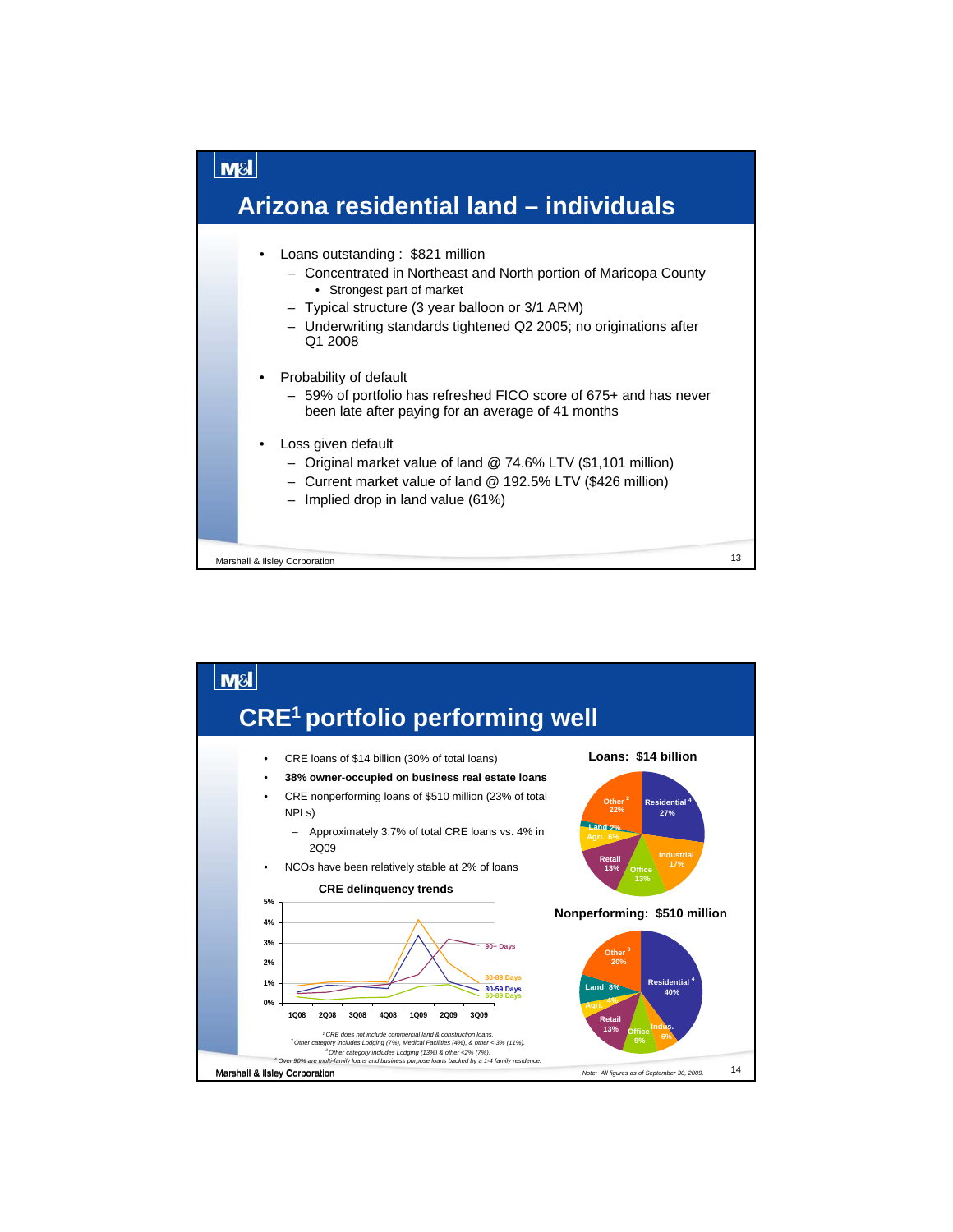## **Business real estate loans**

 $M<sub>S</sub>$ 



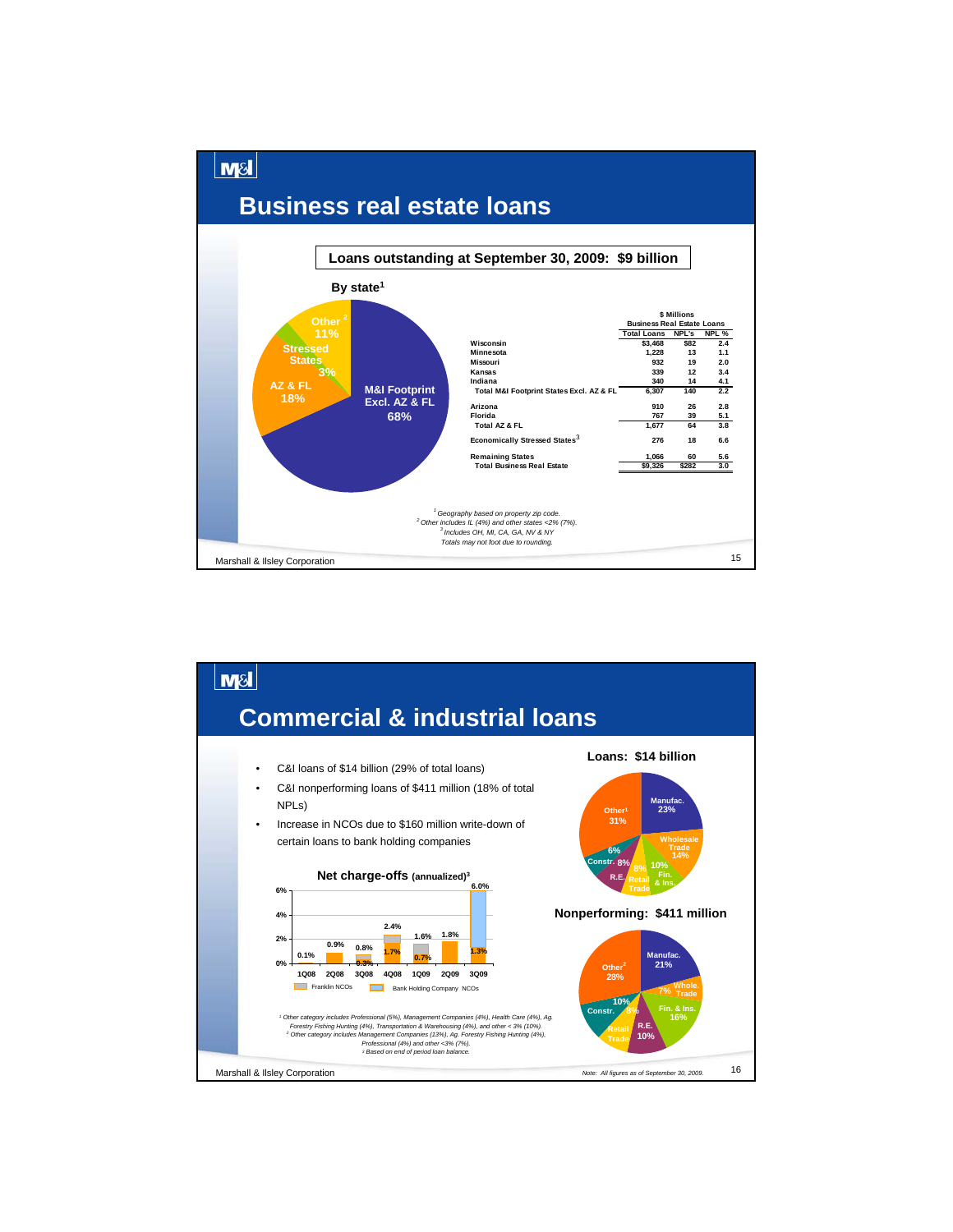

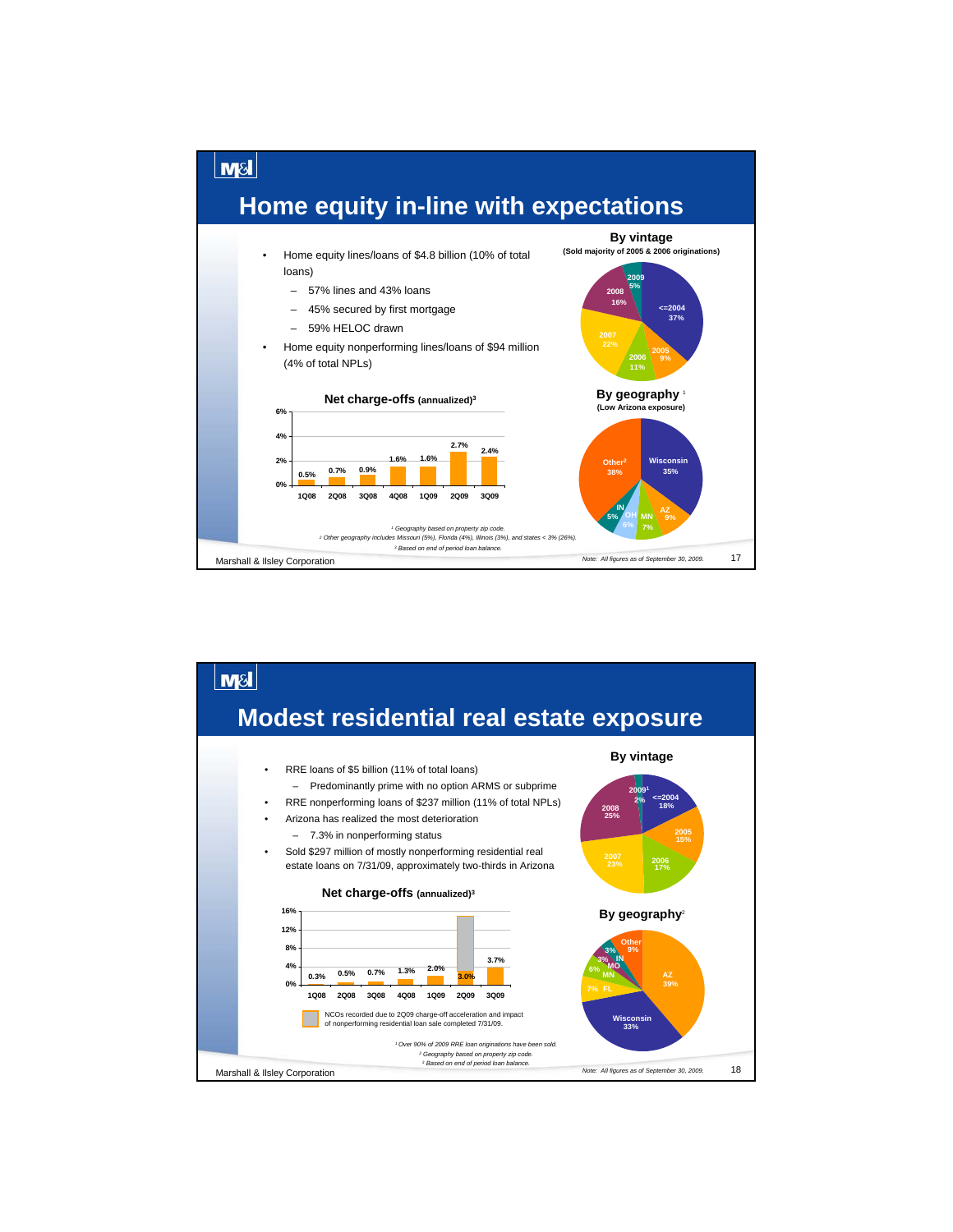

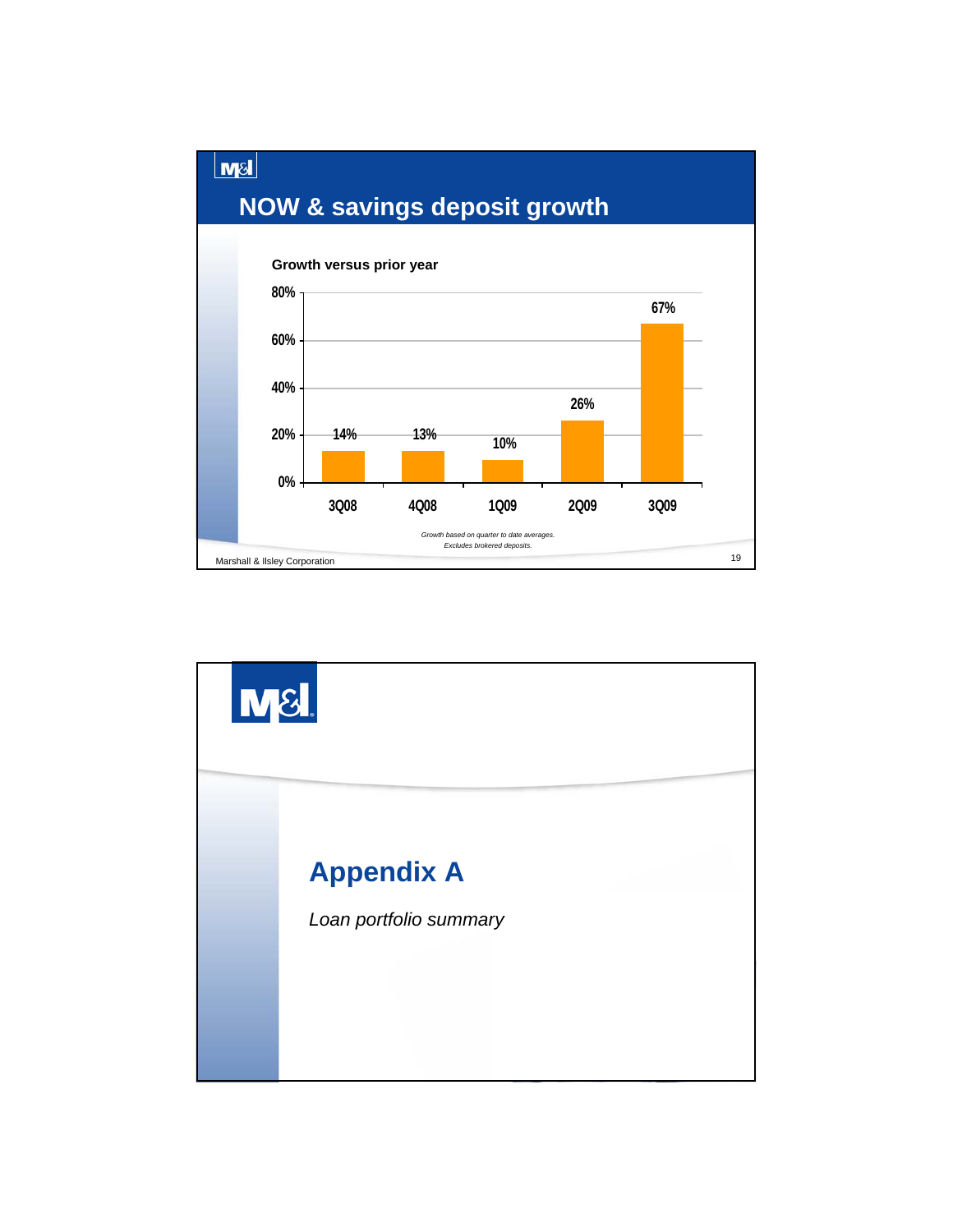

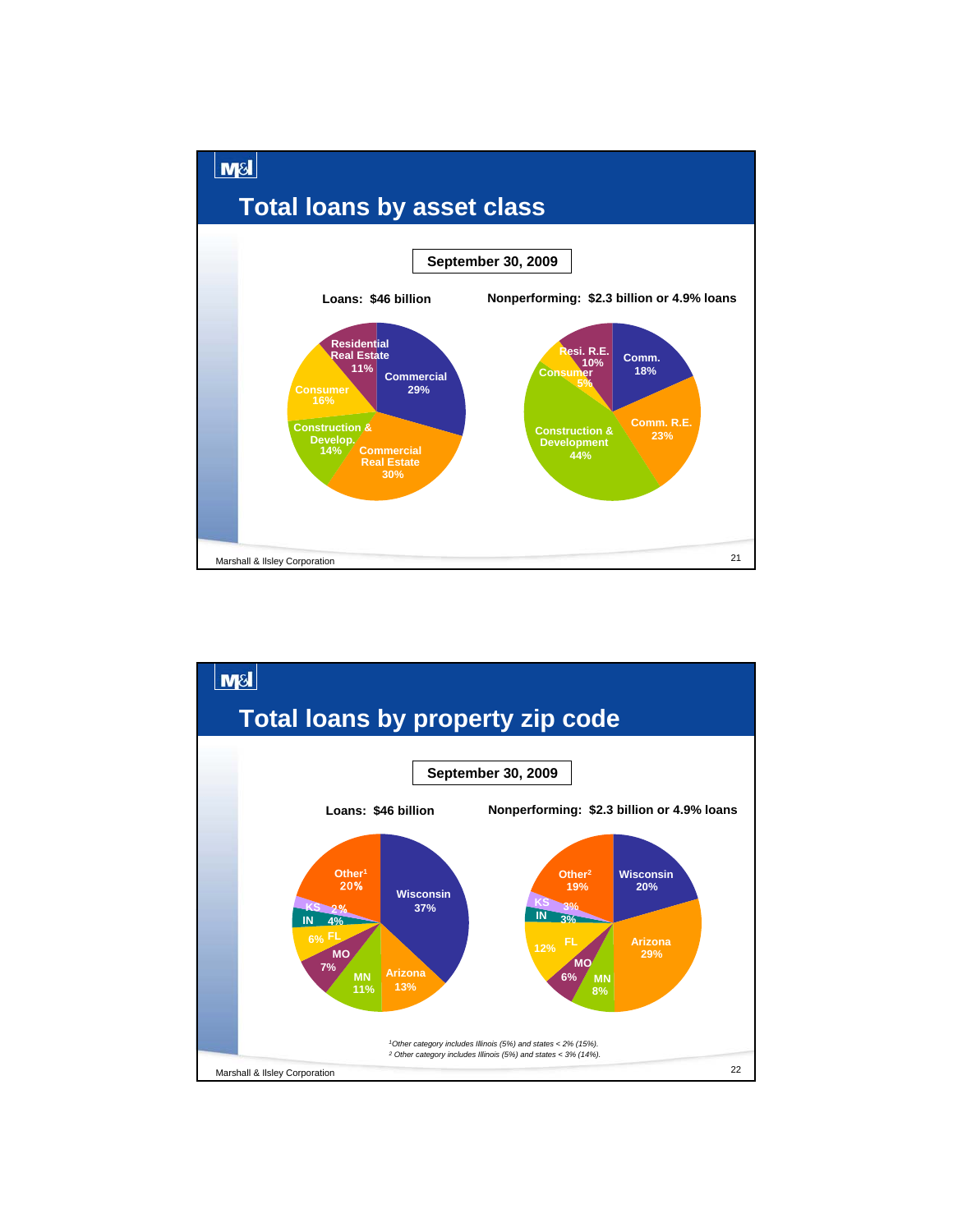

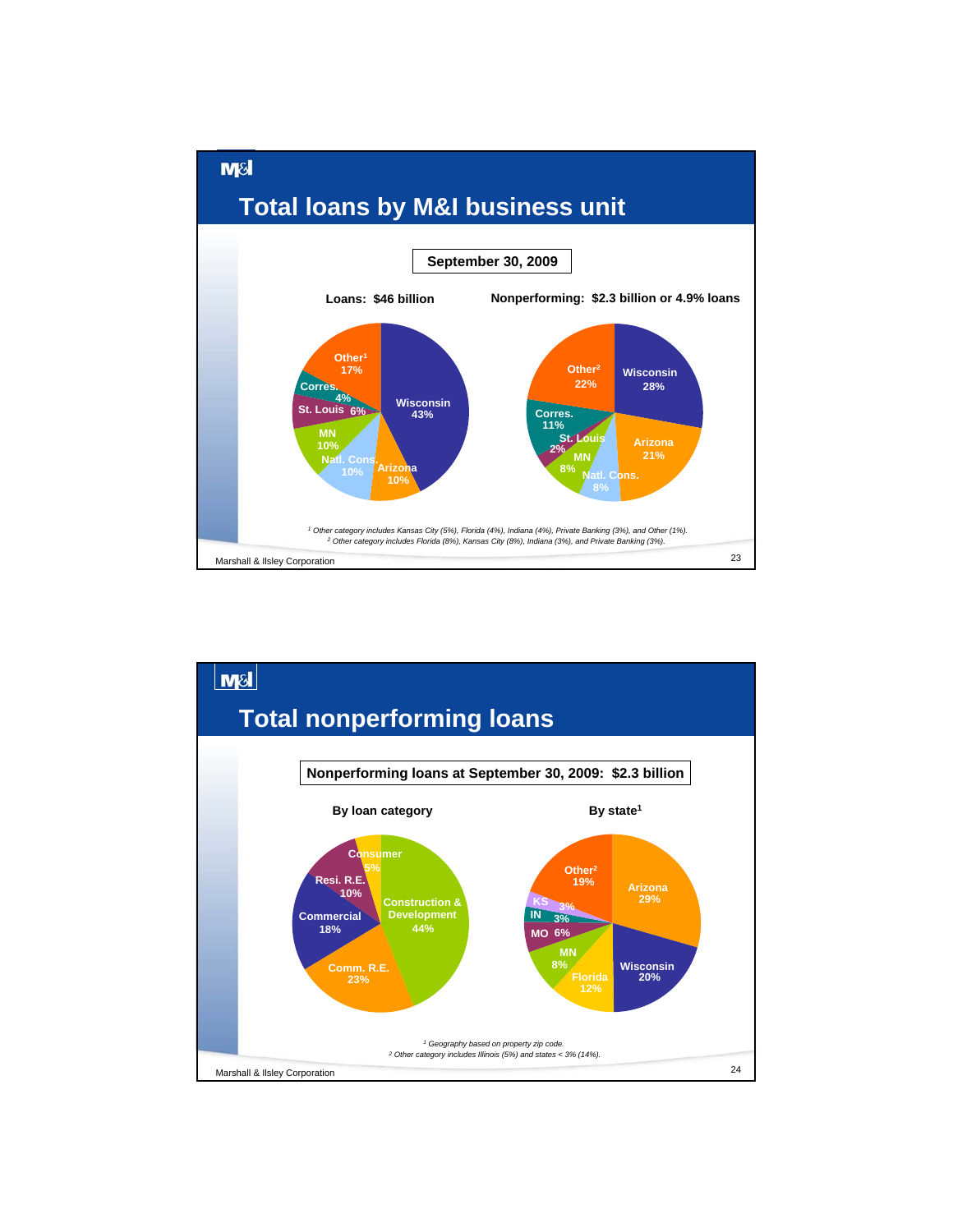

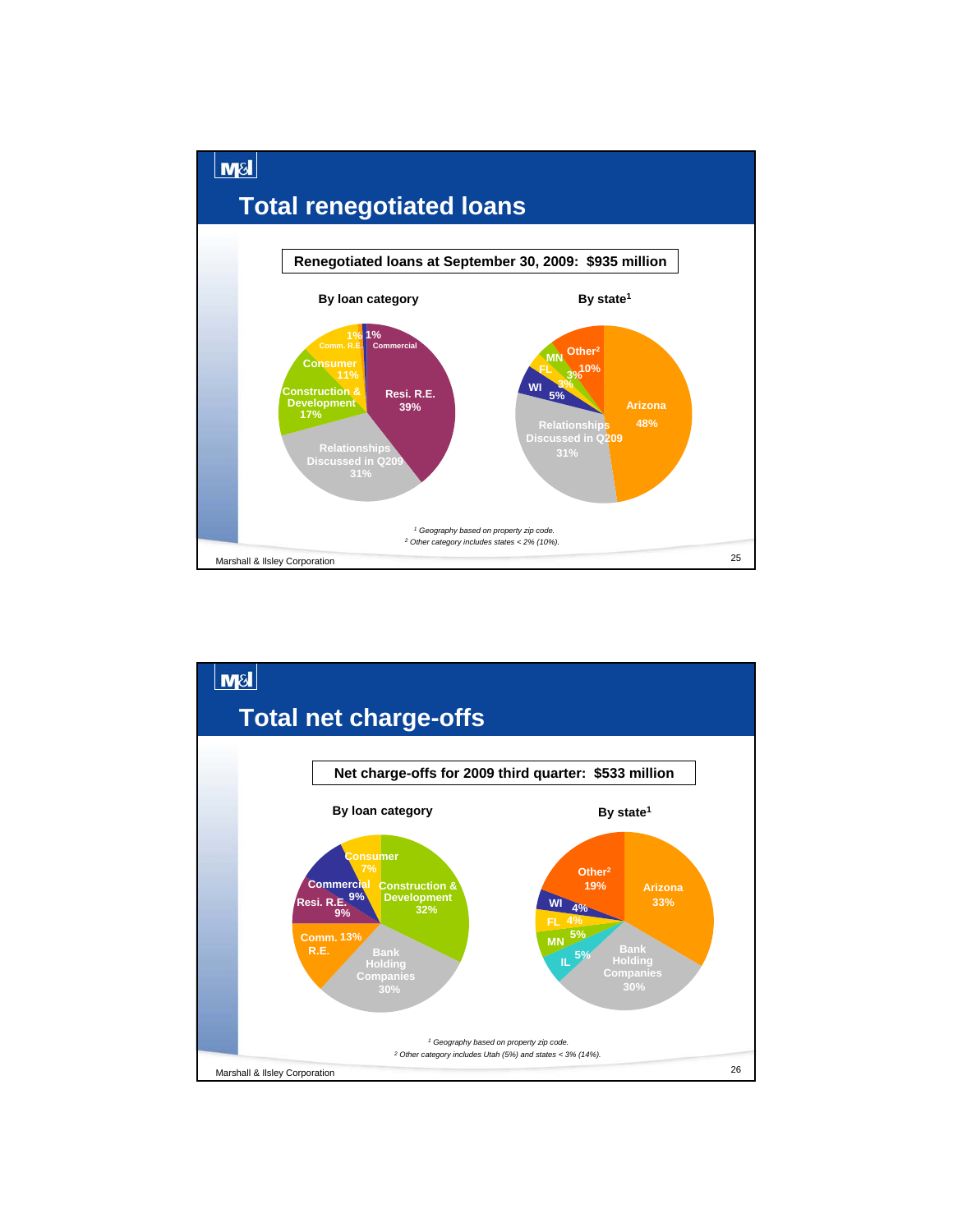

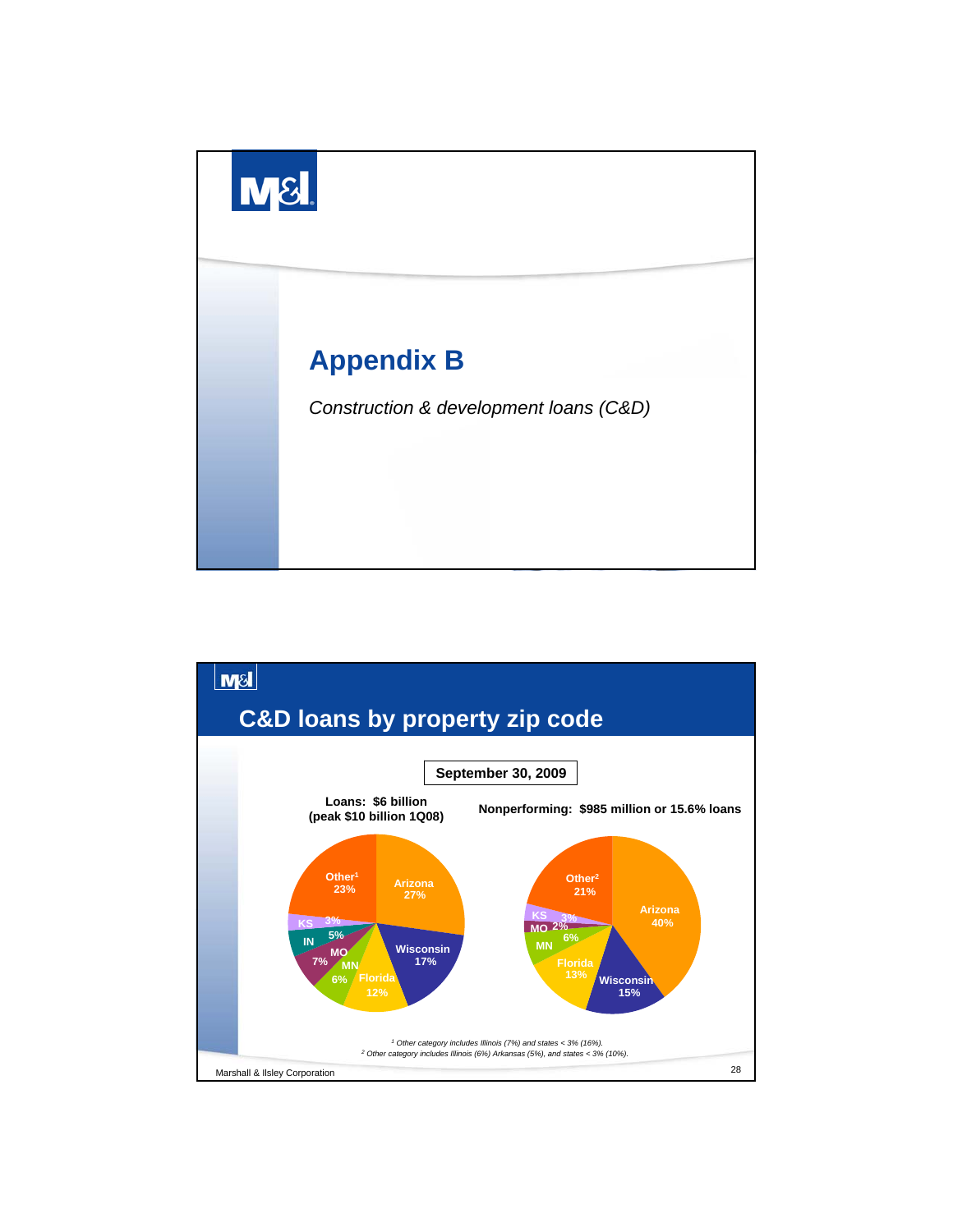

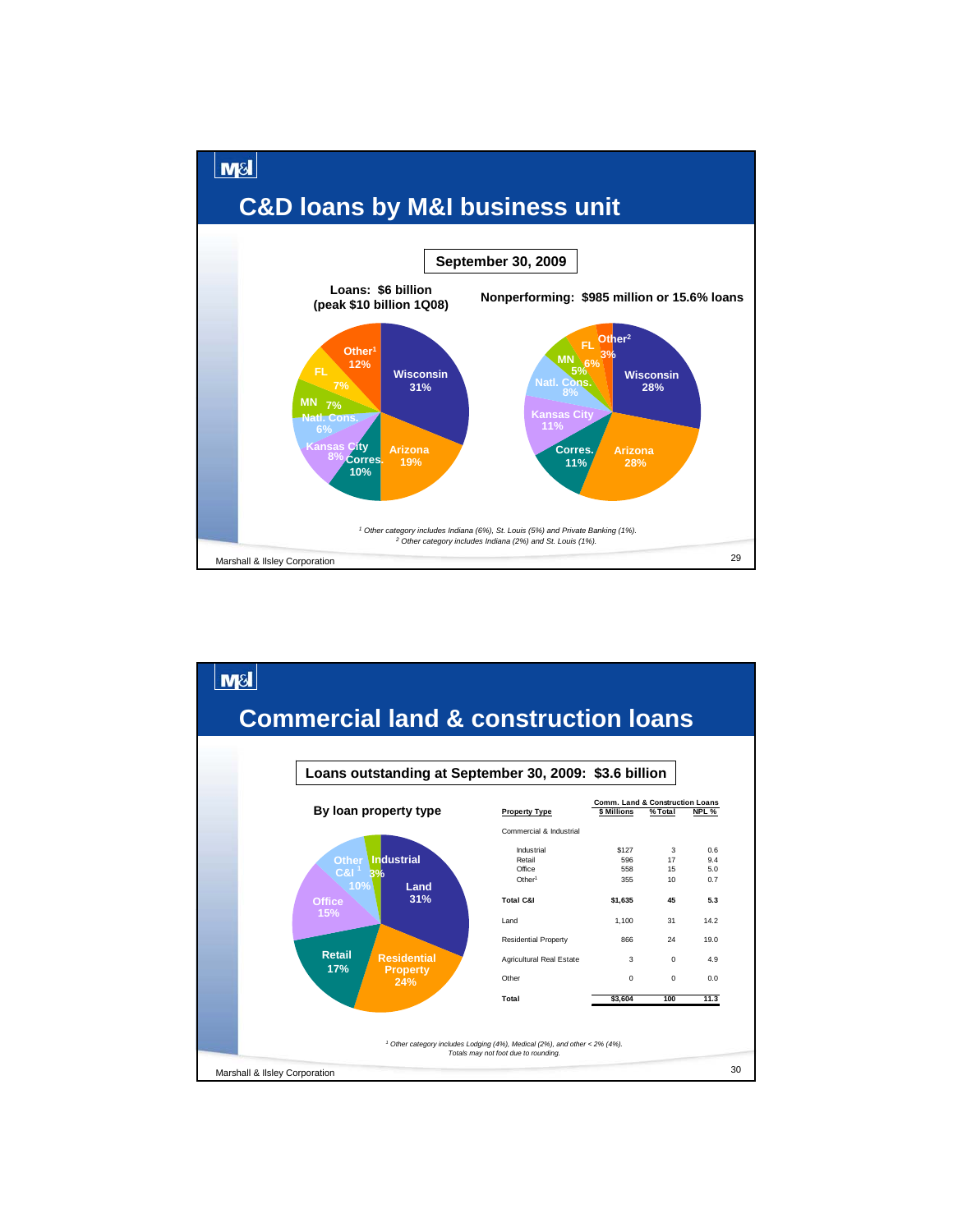|                                            | Commercial          |             |                           | <b>Residential</b>      |                                 |
|--------------------------------------------|---------------------|-------------|---------------------------|-------------------------|---------------------------------|
| \$ Millions                                | Construction        | Land        | Constr. By<br>Individuals | Land                    | Constr. By<br><b>Developers</b> |
| Total loan portfolio size                  | \$2,737             | \$867       | \$418                     | \$1,767                 | \$525                           |
| Average Ioan size                          | 4.9                 | 0.9         | 0.5                       | 0.2                     | 0.9                             |
| Total non-performing loans                 | 300                 | 108         | 93                        | 337                     | 146                             |
| Largest non-perforning loan                | 49                  | 11          | 4                         | 16                      | 8                               |
| Average non-performing loan                | 4.6                 | 1.2         | 0.6                       | 0.3                     | 0.7                             |
| # NPLs > \$5 million by \$ range           |                     |             |                           |                         |                                 |
| > \$10 million                             | 10                  | 2           | $\Omega$                  | 4                       | 0                               |
| \$5 - \$9.9 million                        | 5                   | $rac{5}{7}$ | 0                         | 5                       | 8                               |
| Total                                      | $\overline{15}$     |             | $\bf{0}$                  | 9                       | $\overline{\mathbf{g}}$         |
| # NPLs > \$5 million by state <sup>1</sup> |                     |             |                           |                         |                                 |
| Arizona                                    | 4                   | 1           | 0                         | 0                       | $\overline{c}$                  |
| Florida                                    | 1                   | 3           | $\mathbf 0$               | $\overline{2}$          | 3                               |
| <b>Ilinois</b>                             | $\overline{2}$      | 1           | 0                         | $\mathbf 0$             | $\mathbf{1}$                    |
| Missouri                                   | 0                   | 1           | $\Omega$                  | $\mathbf{1}$<br>4       | $\mathbf 0$<br>1                |
| Wisconsin<br>Other states                  | 1<br>$\overline{7}$ | 1<br>0      | $\Omega$<br>0             | $\overline{\mathbf{c}}$ | 1                               |
| Total                                      | 15                  |             | <b>n</b>                  | $\mathbf{Q}$            | $\overline{\mathbf{8}}$         |

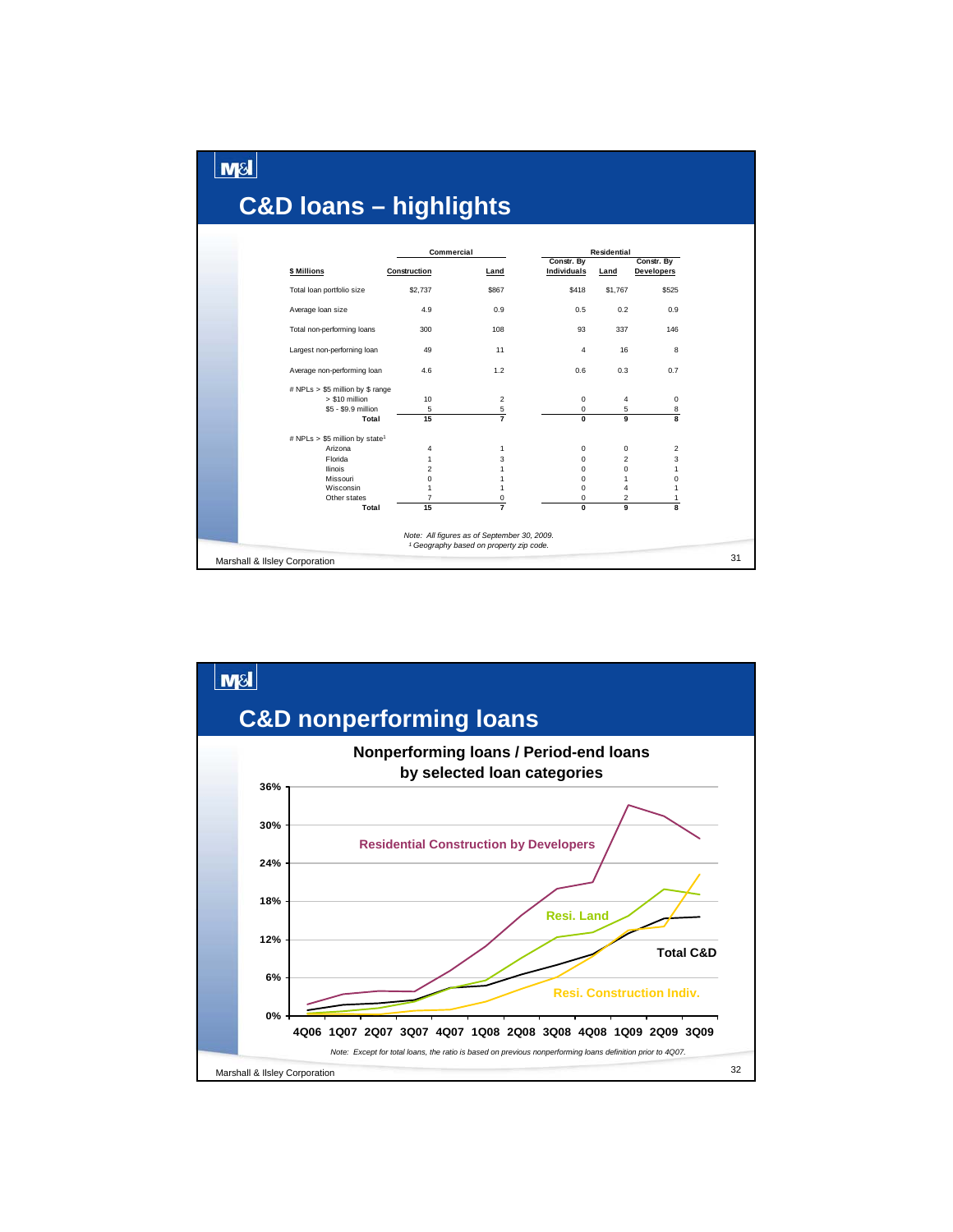

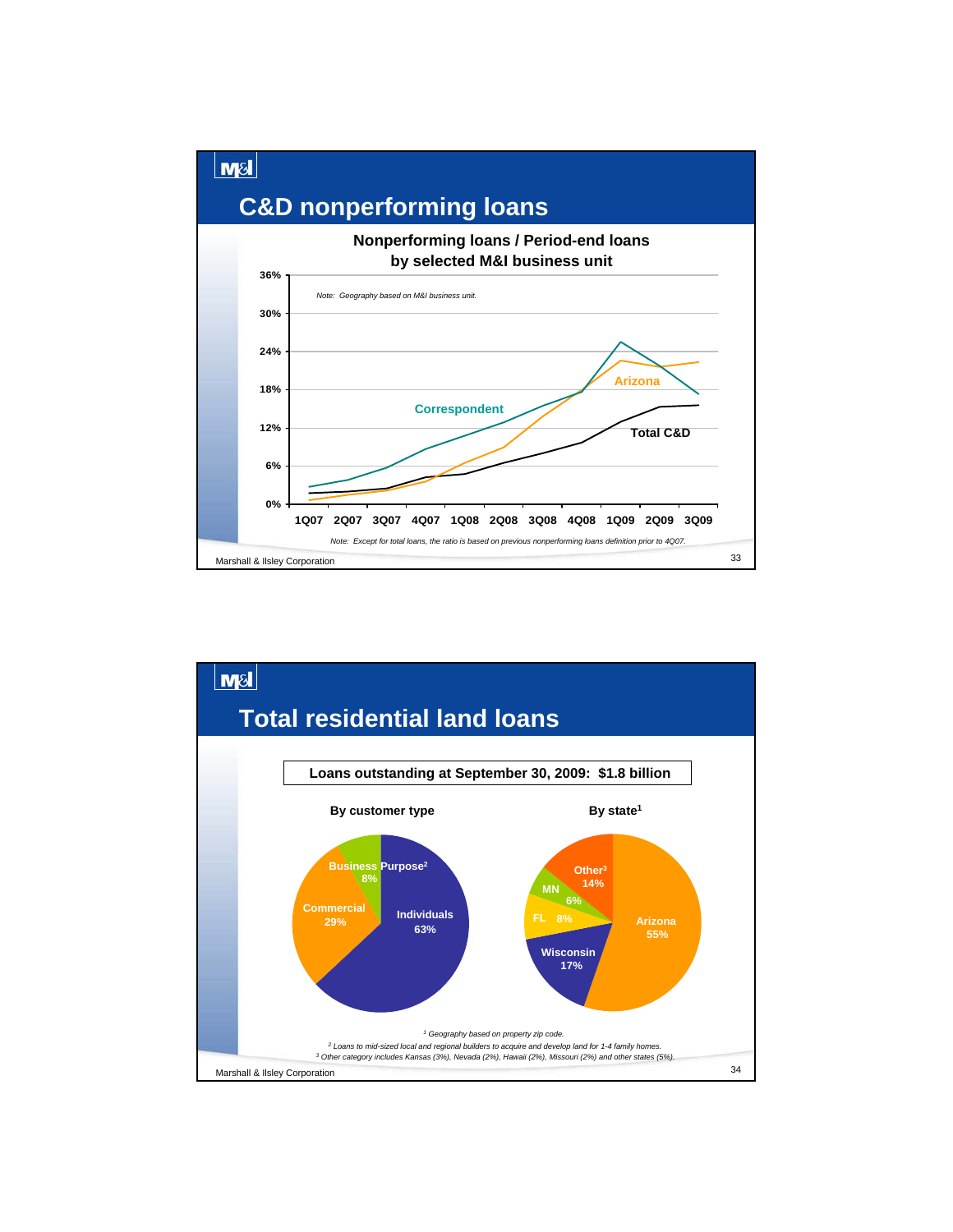

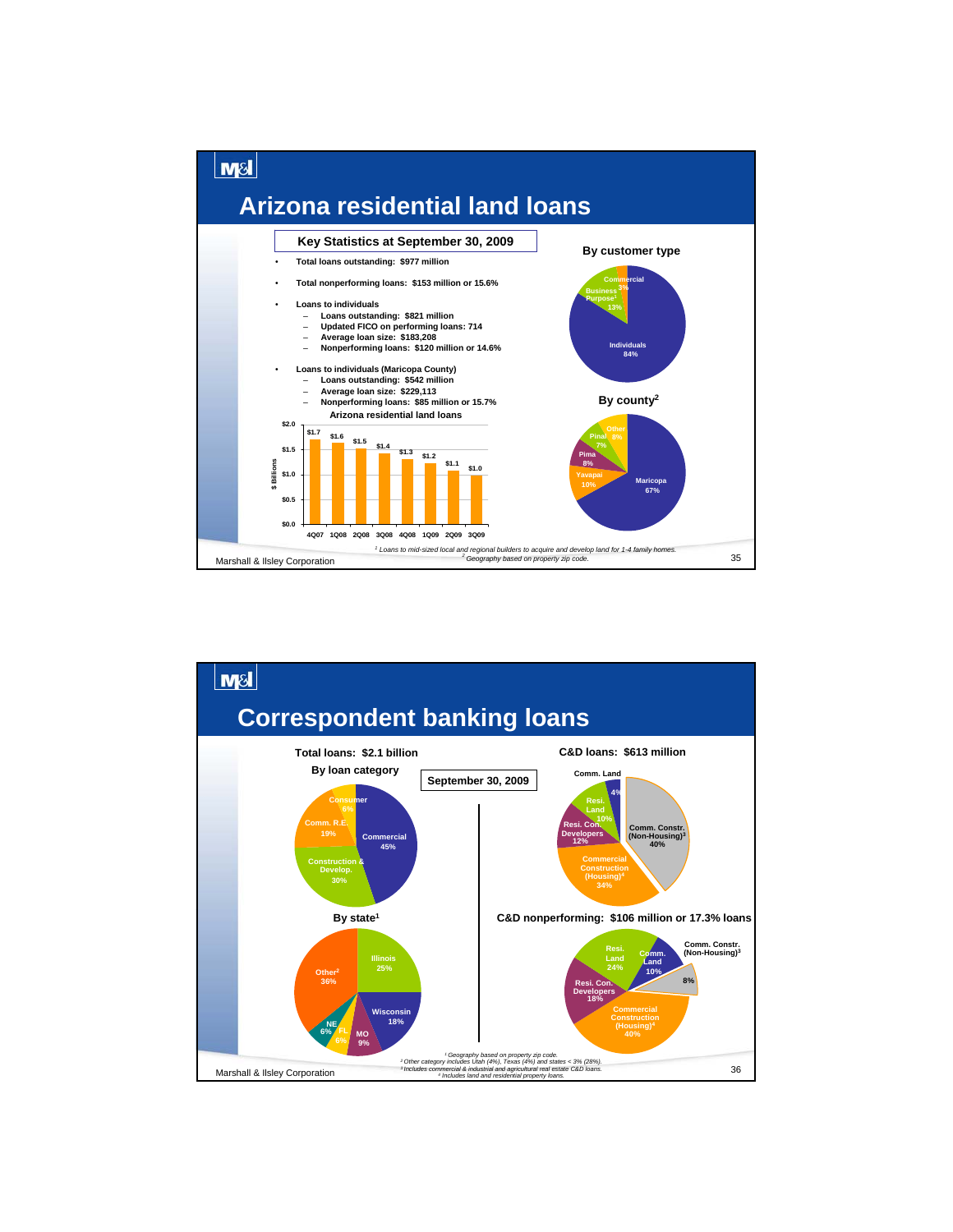

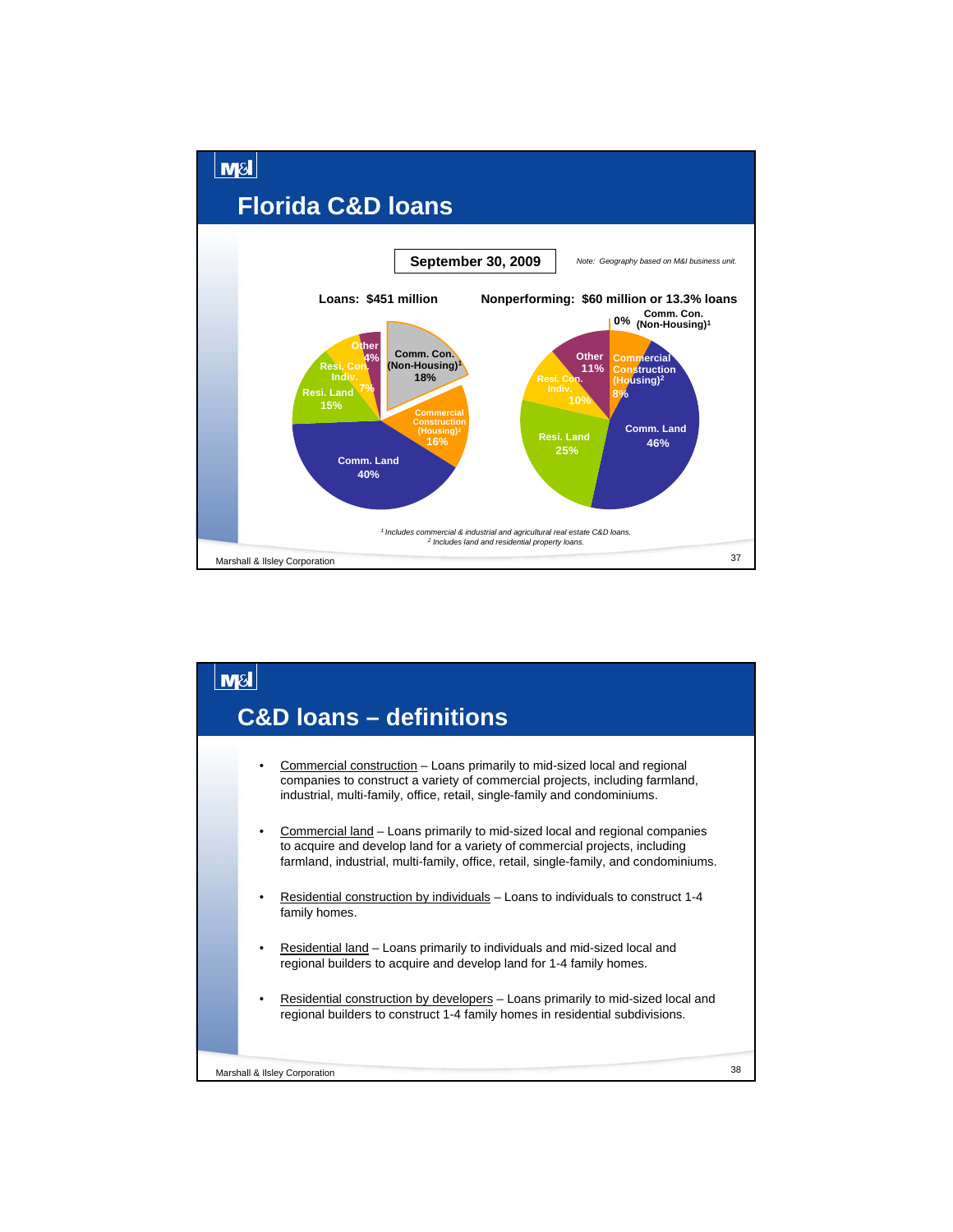

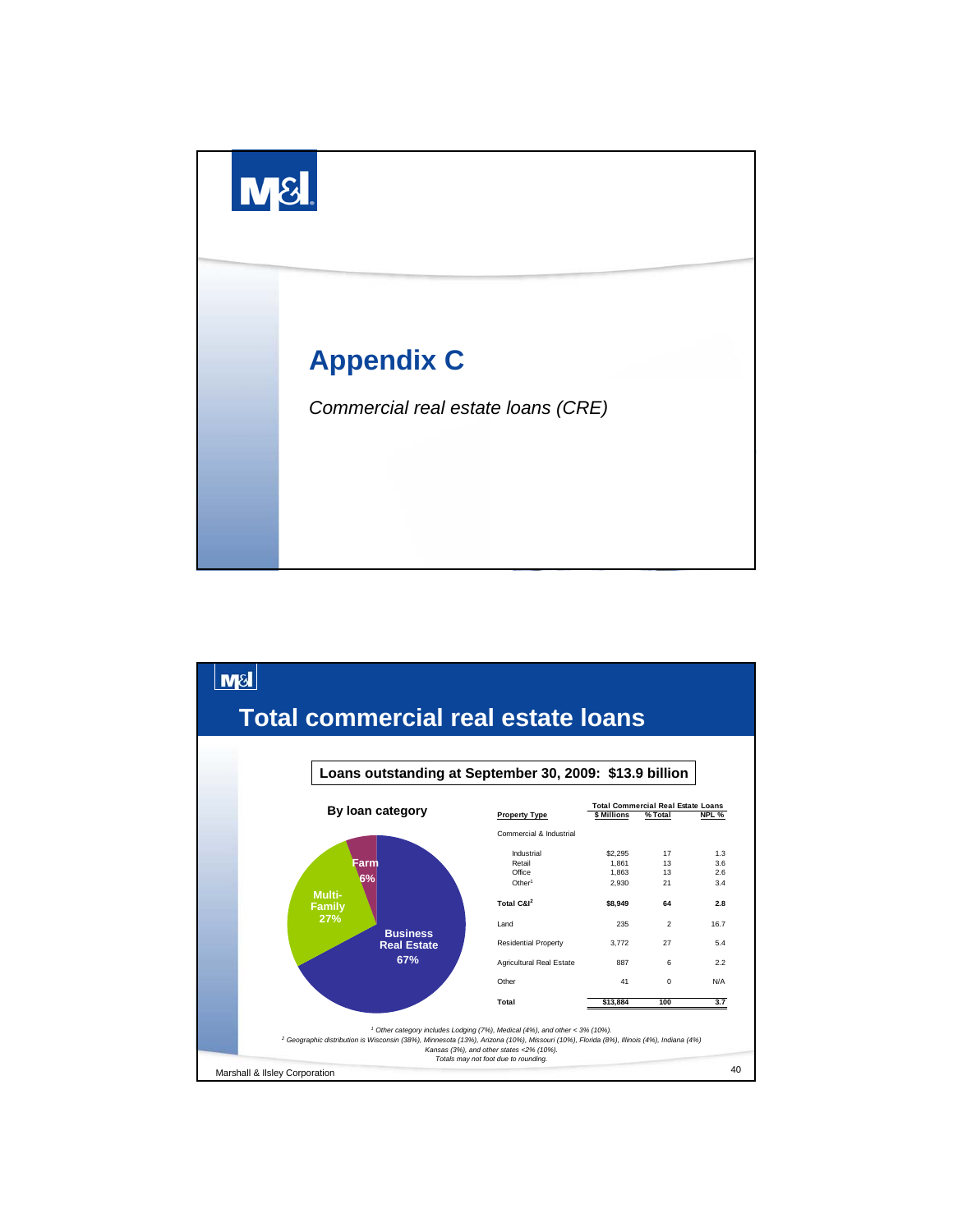

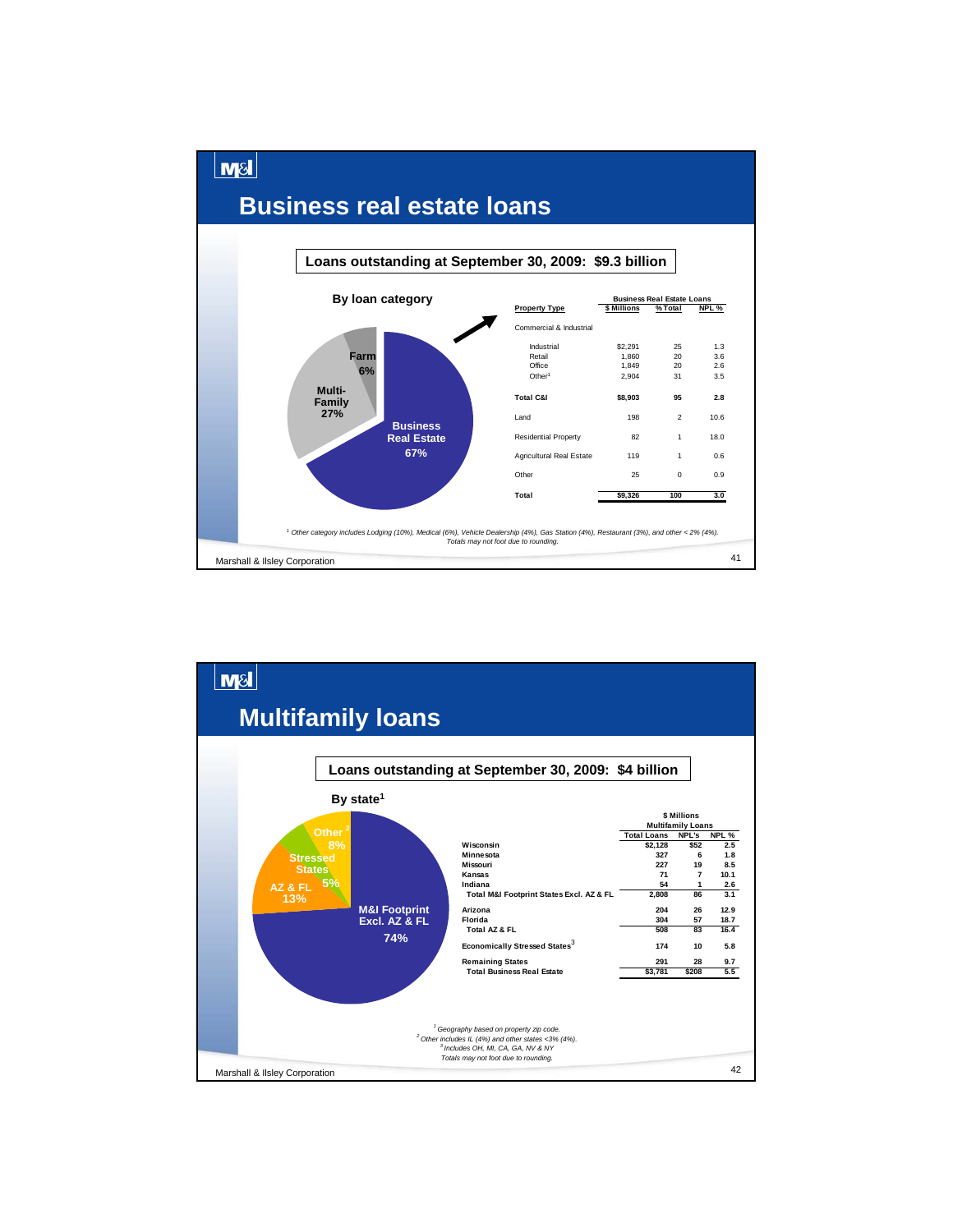

| Loan portfolio analysis                                                                                                      |             |             |          |                                                                                                           |             |             |          |
|------------------------------------------------------------------------------------------------------------------------------|-------------|-------------|----------|-----------------------------------------------------------------------------------------------------------|-------------|-------------|----------|
| <b>Total Loans</b>                                                                                                           | <b>1Q08</b> | <b>2Q08</b> | 3Q08     | 4Q08                                                                                                      | 1Q09        | <b>2Q09</b> | 3Q09     |
| Period-end loans (\$ millions)                                                                                               | 49.300.4    | 50.232.5    | 50.417.2 | 49.984.5                                                                                                  | 49.244.7    | 48.183.1    | 46.106.3 |
| % Total loans                                                                                                                | 100.0%      | 100.0%      | 100.0%   | 100.0%                                                                                                    | 100.0%      | 100.0%      | 100.0%   |
| 30-89 day delinquency (\$ millions)                                                                                          | 837.5       | 901.5       | 1.058.0  | 999.6                                                                                                     | 1.695.8     | 1.060.5     | 842.9    |
| 30-89 day delinquency %                                                                                                      | 1.70%       | 1.79%       | 2.10%    | 2.00%                                                                                                     | 3.44%       | 2.20%       | 1.83%    |
| Nonaccrual loans (\$ millions)                                                                                               | 774.1       | 1.006.8     | 1.260.6  | 1.527.0                                                                                                   | 2.074.6     | 2.416.1     | 2.250.1  |
| Nonaccrual loans %                                                                                                           | 1.57%       | 2.00%       | 2.50%    | 3.05%                                                                                                     | 4.21%       | 5.01%       | 4.88%    |
| Net charge-offs (\$ millions)                                                                                                | 131.1       | 400.7       | 152.3    | 679.8                                                                                                     | 328.0       | 603.3       | 532.7    |
| Net charge-offs % (quarter annualized)                                                                                       | 1.08%       | 3.23%       | 1.21%    | 5.38%                                                                                                     | 2.67%       | 4.95%       | 4.48%    |
| Cumulative net charge-offs (\$ millions)                                                                                     | 131.1       | 531.8       | 684.1    | 1,363.9                                                                                                   | 1,691.9     | 2,295.2     | 2,827.9  |
| Total Commercial Real Estate Loans <sup>1</sup>                                                                              | <b>1Q08</b> | <b>2Q08</b> | 3Q08     | 4Q08                                                                                                      | <b>1Q09</b> | <b>2Q09</b> | 3Q09     |
| Period-end loans (\$ millions)                                                                                               | 11,573.3    | 11,891.1    | 12,114.1 | 12,541.5                                                                                                  | 12,998.9    | 13,938.3    | 13.884.3 |
| % Total loans                                                                                                                | 23.5%       | 23.7%       | 24.0%    | 25.1%                                                                                                     | 26.4%       | 28.9%       | 30.1%    |
| 30-89 day delinquency (\$ millions)                                                                                          | 99.9        | 123.7       | 131.1    | 129.7                                                                                                     | 537.9       | 277.1       | 138.9    |
| 30-89 day delinquency %                                                                                                      | 0.86%       | 1.04%       | 1.08%    | 1.03%                                                                                                     | 4.14%       | 1.99%       | 1.00%    |
| Nonaccrual loans (\$ millions)                                                                                               | 94.5        | 109.1       | 144.9    | 178.3                                                                                                     | 286.6       | 559.2       | 509.6    |
| Nonaccrual loans %                                                                                                           | 0.82%       | 0.92%       | 1.20%    | 1.42%                                                                                                     | 2.20%       | 4.01%       | 3.67%    |
| Net charge-offs (\$ millions)                                                                                                | 7.7         | 13.1        | 7.1      | 72.1                                                                                                      | 34.0        | 55.3        | 69.6     |
| Net charge-offs % (quarter annualized) 3                                                                                     | 0.27%       | 0.44%       | 0.23%    | 2.29%                                                                                                     | 1.06%       | 1.59%       | 1.99%    |
| Cumulative net charge-offs (\$ millions)                                                                                     | 7.7         | 20.8        | 27.9     | 100.0                                                                                                     | 134.0       | 189.3       | 258.9    |
| Total Construction & Development Loans <sup>2</sup>                                                                          | <b>1Q08</b> | <b>2Q08</b> | 3Q08     | 4Q08                                                                                                      | <b>1Q09</b> | <b>2Q09</b> | 3Q09     |
| Period-end loans (\$ millions)                                                                                               | 10.367.5    | 9.968.9     | 9.759.7  | 9.043.3                                                                                                   | 8.251.4     | 6.829.3     | 6.314.2  |
| % Total loans                                                                                                                | 21.0%       | 19.8%       | 19.4%    | 18.1%                                                                                                     | 16.8%       | 14.2%       | 13.7%    |
| 30-89 day delinquency (\$ millions)                                                                                          | 476.3       | 438.7       | 593.2    | 470.6                                                                                                     | 685.0       | 322.9       | 330.8    |
| 30-89 day delinquency %                                                                                                      | 4.59%       | 4.40%       | 6.08%    | 5.20%                                                                                                     | 8.30%       | 4.73%       | 5.24%    |
| Nonaccrual loans (\$ millions)                                                                                               | 492.3       | 650.6       | 782.8    | 882.0                                                                                                     | 1,070.6     | 1,043.4     | 984.5    |
| Nonaccrual loans %                                                                                                           | 4.75%       | 6.53%       | 8.02%    | 9.75%                                                                                                     | 12.97%      | 15.28%      | 15.59%   |
| Net charge-offs (\$ millions)                                                                                                | 105.3       | 330.8       | 89.1     | 461.7                                                                                                     | 176.4       | 235.3       | 171.5    |
| Net charge-offs % (quarter annualized) 3                                                                                     | 4.08%       | 13.34%      | 3.63%    | 20.31%                                                                                                    | 8.67%       | 13.82%      |          |
| Cumulative net charge-offs (\$ millions)                                                                                     | 105.3       | 436.1       | 525.1    | 986.9                                                                                                     | 1,163.3     | 1,398.6     | 1,570.1  |
| <sup>1</sup> Does not include commercial land & construction loans.<br>Cumulative net charge-offs may not foot due rounding. |             |             |          | <sup>2</sup> Includes commercial land & construction loans. <sup>3</sup> Ratio based on period-end loans. |             |             |          |